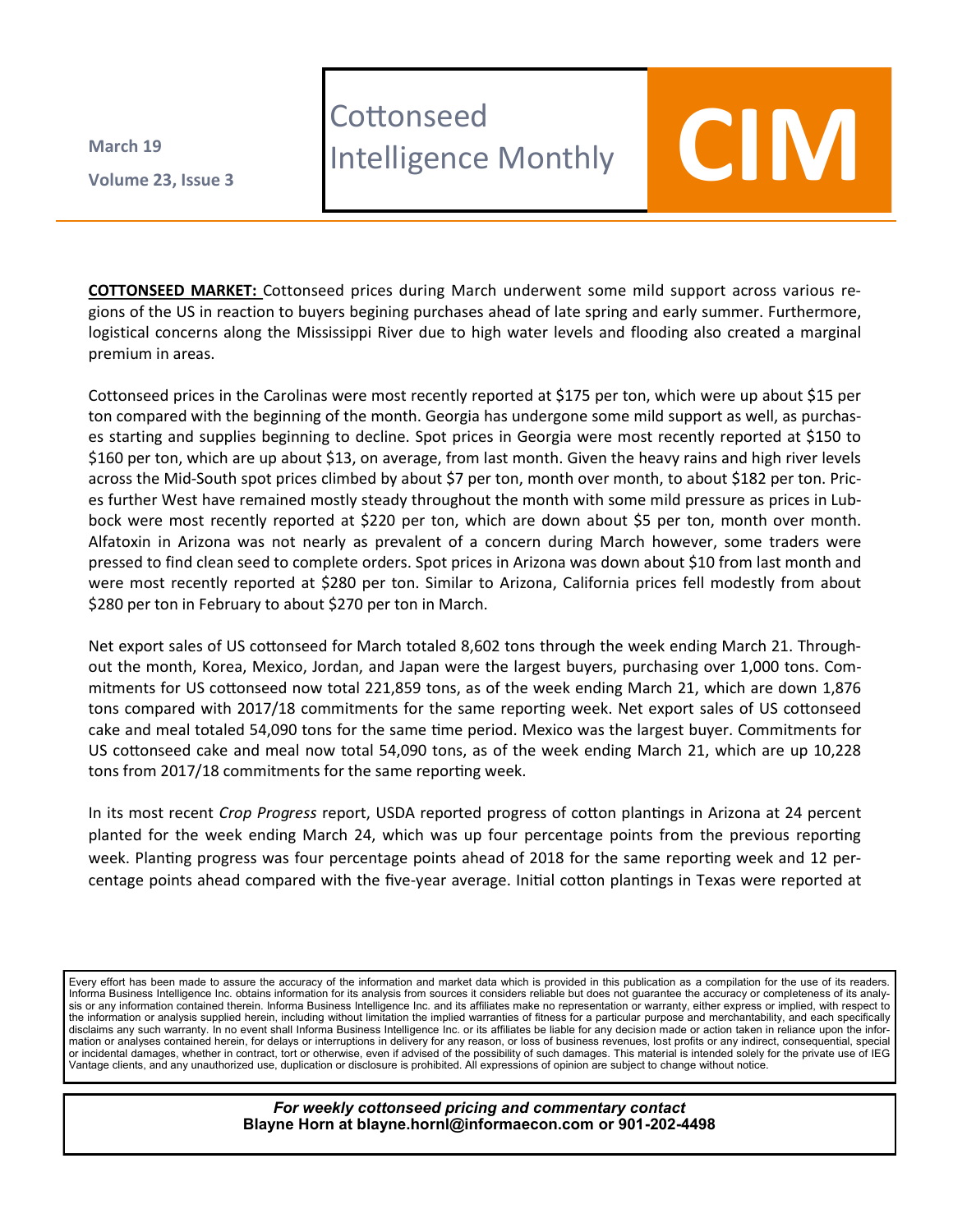three percent planted for the same time period, which was down five percentage points from the same reporting week in 2018 and in line with the five-year average.

Intelligence Monthly **CIM**

USDA issued its *Agricultural Prices* report for February on March 28, which showed the price received for US cottonseed at \$174 per ton, which was up \$9 per ton compared with January 2019 and up \$18 per ton compared with February 2018. USDA issued its March *Cotton Ginnings* report on March 8, which showed all running bales for 2018 at 16.7 million bales, which was about 800,00 bales great than its February forecast.

**COTTONSEED BALANCE SHEET:** USDA issued its March *Crop Production* report on March 8, which showed its estimate of US cottonseed production unchanged from its February report at 5.794 million tons. Production is subject to change when USDA issues its final estimate in its May *Crop Production* report. On March 29, USDA issued its *Prospective Plantings* report on Friday, which showed planted area for 2019 forecast at 13.78 million acres. If realized, planting would be up about 3.2 million acres compared with 2018.

Based off of the available information, IEG Vantage made no changes to its 2018/19 balance sheet for US cottonseed and continues to forecast production at 5,805 tons.

**COTTONSEED MEAL AND HULLS:** Meal prices were mostly unchanged over the moth but are tinkering on the edge of support as logistics on the river continue to be a concern. West Texas meal was reported at \$240 per ton for April with a premium of \$5 per ton from April to September. Spot offers in Pine Bluff were reported at \$220 per ton as compared with Memphis at \$210 per ton. Similar to meal, hulls remained steady, week to week. Hull prices in Lubbock were reported at \$210 per ton for April and \$200 per ton for April to September. In Pine Bluff, hull prices were reported at \$140 per ton for the spot market, which are expected to hold through the summer.

| <b>Cottonseed Supply &amp; Demand Estimates (1,000 tons)</b> |                     |                     |                     |                    |                     |                    |  |  |
|--------------------------------------------------------------|---------------------|---------------------|---------------------|--------------------|---------------------|--------------------|--|--|
| Year begins Aug 1                                            | <b>USDA</b><br>2015 | <b>USDA</b><br>2016 | <b>USDA</b><br>2017 | <b>IEG</b><br>2017 | <b>USDA</b><br>2018 | <b>IEG</b><br>2018 |  |  |
| Beg. Stocks                                                  | 437                 | 391                 | 400                 | 400                | 450                 | 450                |  |  |
| Imports                                                      | 16                  | 51                  | 0                   | O                  | O                   | 0                  |  |  |
| Production                                                   | 4,043               | 5,369               | 6,422               | 6,422              | 5,858               | 5,805              |  |  |
| <b>Total Supply</b>                                          | 4,496               | 5,811               | 6,822               | 6,822              | 6,308               | 6,255              |  |  |
| Crush                                                        | 1,500               | 1,769               | 1,854               | 1,854              | 1,800               | 1,875              |  |  |
| Exports                                                      | 136                 | 342                 | 478                 | 478                | 425                 | 370                |  |  |
| Feed, Seed, & Residual                                       | 2,469               | 3,300               | 4,040               | 4,040              | 3,683               | 3,600              |  |  |
| <b>Total Disappearance</b>                                   | 4,105               | 5,411               | 6,372               | 6,372              | 5,908               | 5,845              |  |  |
| End. Stocks                                                  | 391                 | 400                 | 450                 | 450                | 400                 | 410                |  |  |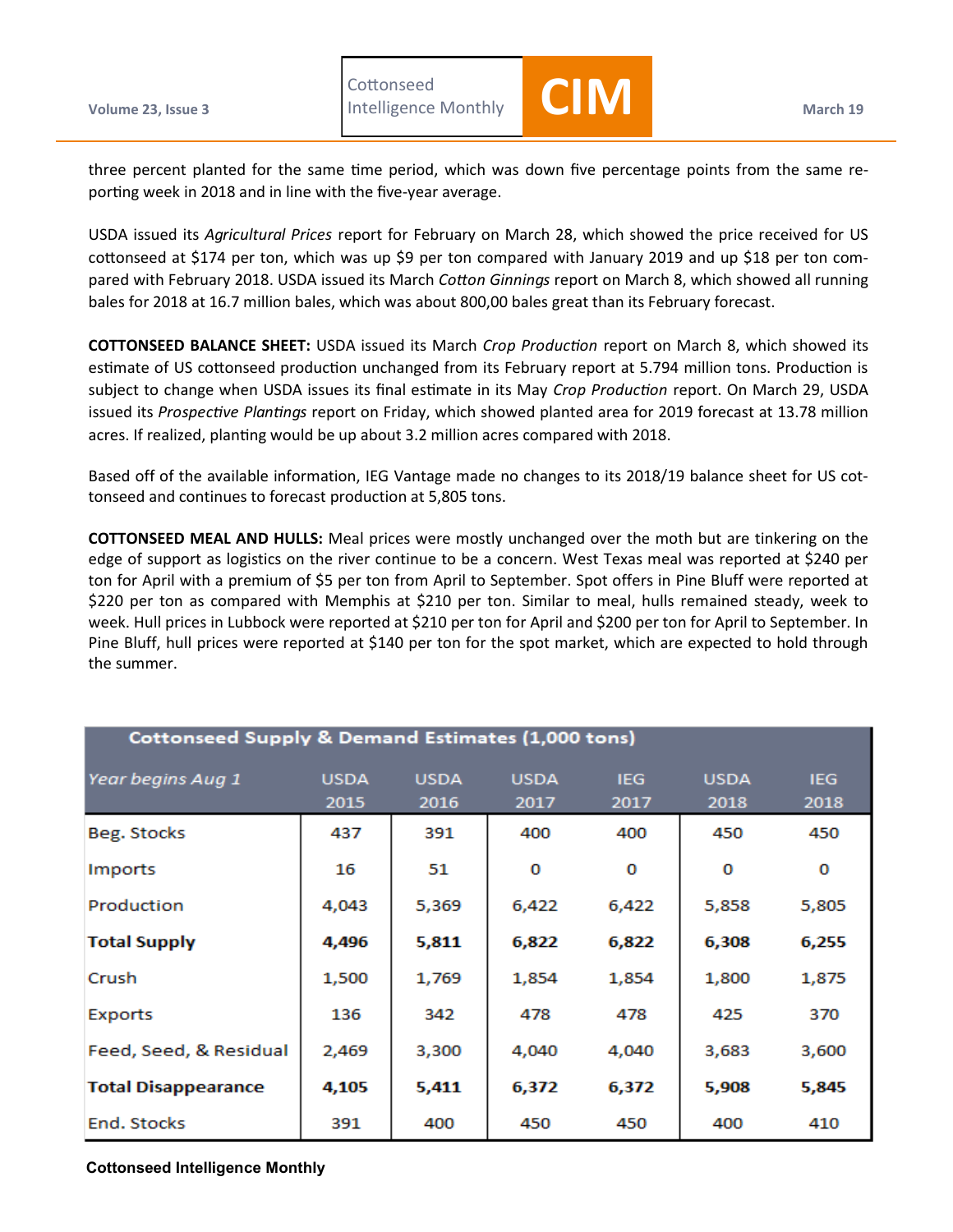

| Cottonseed fob points                             |             |            |         |              |            |               |
|---------------------------------------------------|-------------|------------|---------|--------------|------------|---------------|
|                                                   |             | <b>Bid</b> | Offer   | <b>Trade</b> | Change     | <b>Yr Ago</b> |
| <b>Southeast</b>                                  | (S/ton)     |            |         |              |            |               |
| North Carolina                                    | Spot        |            | 175     |              | 30         | 1460          |
| South Georgia                                     | Spot        | 150        | 155-160 |              | 50         | 160t          |
|                                                   | Ap-Sp       |            | 160-165 |              | n/a        | n/a           |
| <b>Mid-South</b>                                  | (S/ton)     |            |         |              |            |               |
| <b>Memphis North</b>                              | Spot        | 165        | 170-180 |              | n/a        | 160o          |
| <b>Missouri Bootheel</b>                          | <b>Spot</b> |            | 183     |              | 80         | n/a           |
| <b>Southwest</b>                                  | (S/ton)     |            |         |              |            |               |
| West Texas - Lubbock North                        | Spot        | 215        | 220     |              | -10        | 1950          |
|                                                   | Ap-Sp       |            | 235-240 |              | n/a        | 1990          |
| <b>Far West</b>                                   | (S/ton)     |            |         |              |            |               |
| Arizona                                           | Spot        | 280-285    | 290-300 |              | 50         | 2750          |
|                                                   | Mr Ap       | 295-300    | 280-285 |              | n/a        | n/a           |
| Pima California                                   | AMJ         |            | 270     | 265          | <b>und</b> | n/a           |
| b = bid o = offer t = trade $n/a$ = not available |             |            |         |              |            |               |